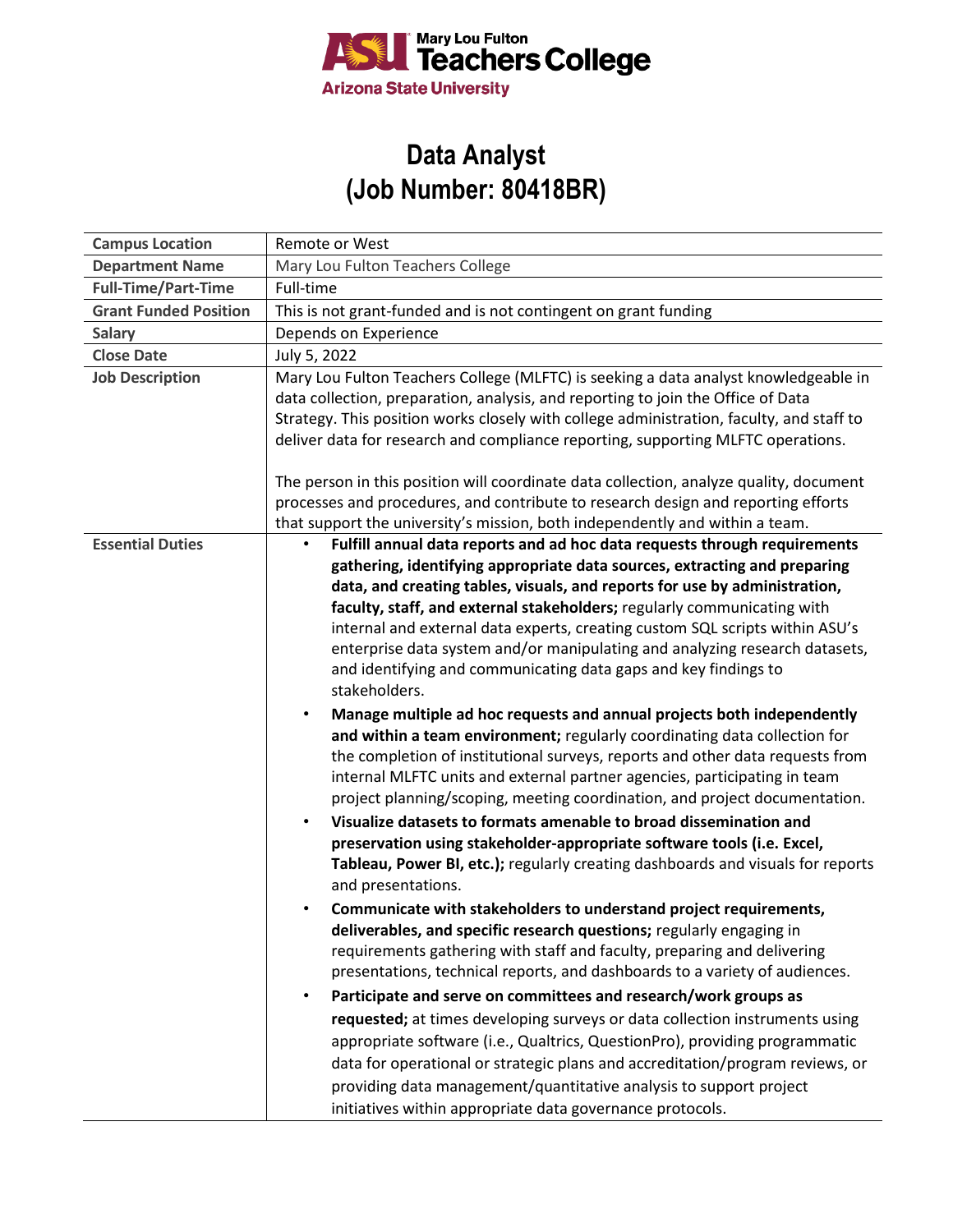

**Arizona State University** 

| <b>Minimum</b>                | Bachelor's degree in Business Administration, Education, or related field AND two (2)                                                                                                                                                                                                                                                                                                                                                                                                                          |
|-------------------------------|----------------------------------------------------------------------------------------------------------------------------------------------------------------------------------------------------------------------------------------------------------------------------------------------------------------------------------------------------------------------------------------------------------------------------------------------------------------------------------------------------------------|
| <b>Qualifications</b>         | years previous software support experience; OR, Any combination of education                                                                                                                                                                                                                                                                                                                                                                                                                                   |
|                               | and/or experience from which comparable knowledge, skills and abilities have been                                                                                                                                                                                                                                                                                                                                                                                                                              |
|                               | achieved.                                                                                                                                                                                                                                                                                                                                                                                                                                                                                                      |
| <b>Desired Qualifications</b> | Three years of experience in data preparation and analysis and basic research<br>$\bullet$<br>application                                                                                                                                                                                                                                                                                                                                                                                                      |
|                               | Master's degree in related field<br>$\bullet$                                                                                                                                                                                                                                                                                                                                                                                                                                                                  |
|                               | Moderate to advanced proficiency in SQL, database navigation, and data<br>$\bullet$<br>analysis; with experience in developing and executing SQL queries within a<br>relational database, ability to merge large, complex data from multiple<br>sources using a variety of tools (i.e. Excel/Power Query, Alteryx), and<br>demonstrated knowledge of QA/data validation concepts and quantitative<br>data analysis methodologies.                                                                              |
|                               | Ability to prioritize, scope, and manage multiple, competing projects, adhoc<br>$\bullet$                                                                                                                                                                                                                                                                                                                                                                                                                      |
|                               | requests, and yearly tasks both independently and within a team;<br>demonstrating excellent organizational and time management skills,<br>experience with formal documentation of code/data processes/methods,<br>ability to meet project deadlines, and possession of creative and analytical<br>problem-skills with a strong attention to detail. Experience documenting<br>work with project management software (i.e. AirTable, MS Project, JIRA) or<br>code repository platforms (i.e. GitHub) is a plus. |
|                               | Strong understanding of data visualization concepts, standards, techniques,<br>$\bullet$<br>and design skills; ability to apply appropriate visualizations to specific data<br>and analyses, and present results to diverse audiences in a variety of formats<br>(dashboards, reports, presentations). Experience with a data visualization<br>software (i.e. Tableau, Power BI) is a plus.                                                                                                                    |
|                               | Evidence of strong communication skills and ability to explain complex,<br>$\bullet$<br>technical subjects to a variety of audiences through a customer service lens;<br>ability to interpret the details and deliverables of a data request or research<br>project, ask appropriate questions to understand context, and explain<br>analyses, analytical reports, or dashboards to stakeholders.                                                                                                              |
|                               | Knowledge of, or experience working within, the K-12 education, higher                                                                                                                                                                                                                                                                                                                                                                                                                                         |
|                               | education, or research environment. Experience working with student data,<br>understanding of IRB, FERPA, data governance and privacy, and ability to<br>develop strong working research partnerships and credibility with contacts at                                                                                                                                                                                                                                                                         |
|                               | agencies, organizations, and programs internal and external to MLFTC.                                                                                                                                                                                                                                                                                                                                                                                                                                          |
| <b>Working Environment</b>    | The Office of Data Strategy is located at ASU's West campus in Glendale,<br>$\bullet$<br>Arizona, but MLTC welcomes remote applicants from anywhere in the United<br>States.                                                                                                                                                                                                                                                                                                                                   |
|                               | Activities are primarily performed in a regular, climate-controlled office<br>setting subject to extended periods of sitting, standing, walking; visual acuity<br>and manual dexterity associated with daily use of desktop computer;<br>bending, stooping, reaching and lifting up to 20 pounds; ability to clearly<br>communicate verbally in English, read, write, see, and hear to perform<br>essential duties; regular review of completed tasks.                                                         |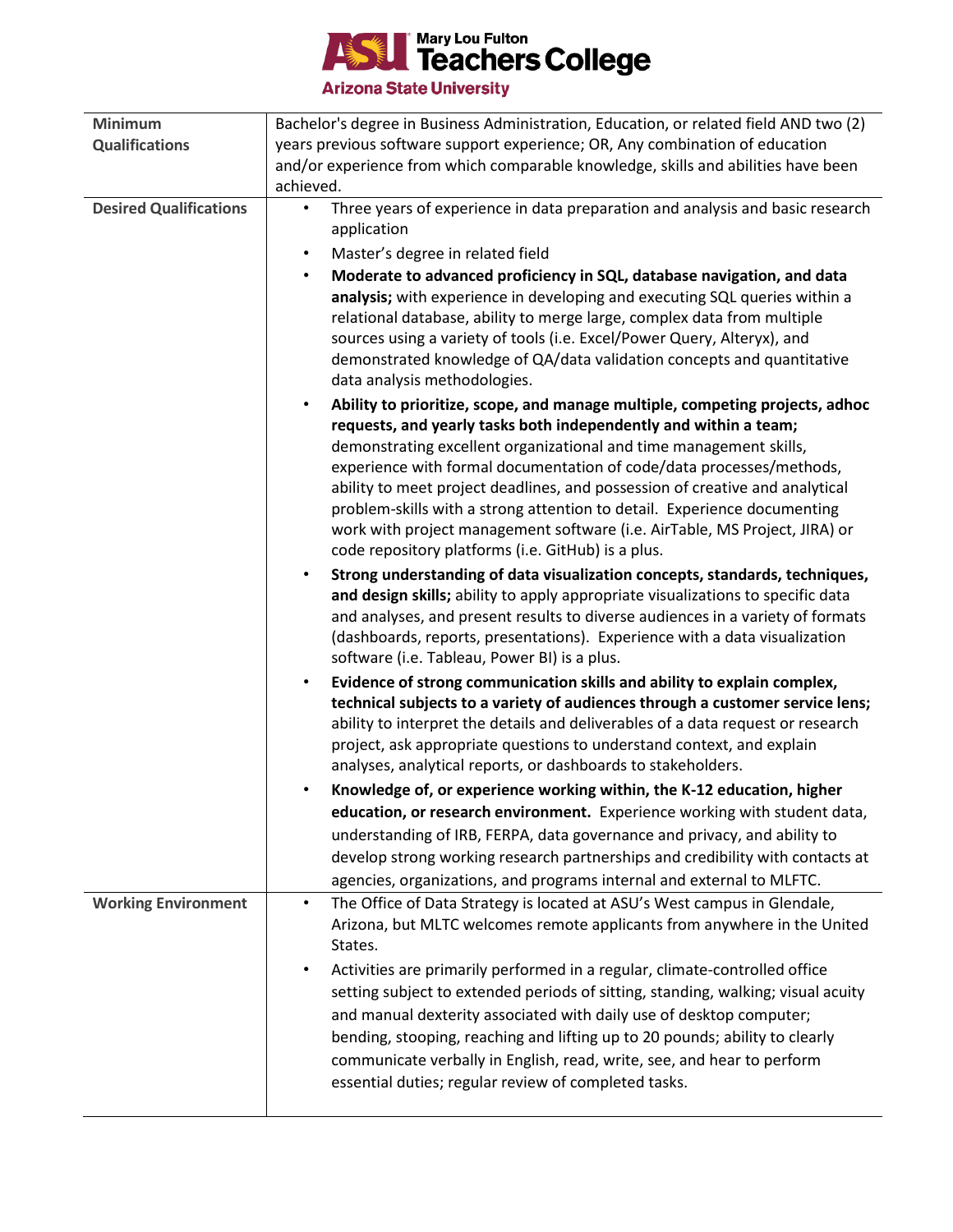**Teachers College** A

**Arizona State University** 

|                             | <b>Flexible work options</b>                                                                                                                                                                                                                                                                                                                                                                                                                                                                                                                                                                                                                                                                                                                                                                                                                                                                                                  |
|-----------------------------|-------------------------------------------------------------------------------------------------------------------------------------------------------------------------------------------------------------------------------------------------------------------------------------------------------------------------------------------------------------------------------------------------------------------------------------------------------------------------------------------------------------------------------------------------------------------------------------------------------------------------------------------------------------------------------------------------------------------------------------------------------------------------------------------------------------------------------------------------------------------------------------------------------------------------------|
|                             | Alternative work schedules can include four, 10-hour workdays in a<br>workweek; a nine-day, 80-hour schedule over two workweeks for exempt<br>employees only; and staggered start and stop times.                                                                                                                                                                                                                                                                                                                                                                                                                                                                                                                                                                                                                                                                                                                             |
|                             | Hybrid work is an arrangement where employees spend a minimum of 60%<br>of their regular workweek at their primary ASU work location. Dean or vice<br>president-level approval is required.                                                                                                                                                                                                                                                                                                                                                                                                                                                                                                                                                                                                                                                                                                                                   |
|                             | Full remote work is an arrangement where the employee spends every<br>workday at a site other than a regularly assigned ASU work location. This<br>arrangement should only be granted when the criteria in the flexible work<br>arrangement policy are met. Executive vice president-level approval is<br>required.                                                                                                                                                                                                                                                                                                                                                                                                                                                                                                                                                                                                           |
| <b>Department Statement</b> | ASU's Mary Lou Fulton Teachers College creates knowledge, mobilizes people, and<br>takes action to improve education. Nationally recognized as a leader in teacher<br>preparation, leadership development and scholarly research, Mary Lou Fulton<br>Teachers College prepares over 7,600 educators annually. MLFTC faculty create<br>knowledge by drawing from a wide range of academic disciplines to gain insight into<br>important questions about the process of learning, the practice of teaching and the<br>effects of education policy. MLFTC mobilizes people through bachelor's, master's<br>and doctoral degree programs, through non-degree professional development<br>programs and through socially embedded, multilateral community engagement.<br>MLFTC takes action by bringing people and ideas together to increase the capabilities<br>of individual educators and the performance of education systems. |
|                             | Aligned with ASU's commitment to justice, equity, diversity and inclusion, MLFTC is<br>committed to advancing systemic equity in our curricula, programming and<br>institutional relationships. The college's core value of Principled Innovation connects<br>individual decision making to the pursuit of systemic equity.                                                                                                                                                                                                                                                                                                                                                                                                                                                                                                                                                                                                   |
| <b>ASU Statement</b>        | Arizona State University is a new model for American higher education, an<br>unprecedented combination of academic excellence, entrepreneurial energy and<br>broad access. This New American University is a single, unified institution<br>comprising four differentiated campuses positively impacting the economic, social,<br>cultural and environmental health of the communities it serves. Its research is<br>inspired by real world application blurring the boundaries that traditionally<br>separate academic disciplines. ASU serves more than 80,000 students in<br>metropolitan Phoenix, Arizona, the nation's fifth largest city. ASU champions<br>intellectual and cultural diversity, and welcomes students from all fifty states and<br>more than one hundred nations across the globe.                                                                                                                      |
|                             | ASU is a tobacco-free university. For details visit https://wellness.asu.edu/explore-<br>wellness/body/alcohol-and-drugs/tobacco                                                                                                                                                                                                                                                                                                                                                                                                                                                                                                                                                                                                                                                                                                                                                                                              |
|                             | Arizona State University is a VEVRAA Federal Contractor and an Equal<br>Opportunity/Affirmative Action Employer. All qualified applicants will be considered<br>without regard to race, color, sex, religion, national origin, disability, protected<br>veteran status, or any other basis protected by law.                                                                                                                                                                                                                                                                                                                                                                                                                                                                                                                                                                                                                  |
|                             | Notice of Availability of the ASU Annual Security and Fire Safety Report                                                                                                                                                                                                                                                                                                                                                                                                                                                                                                                                                                                                                                                                                                                                                                                                                                                      |